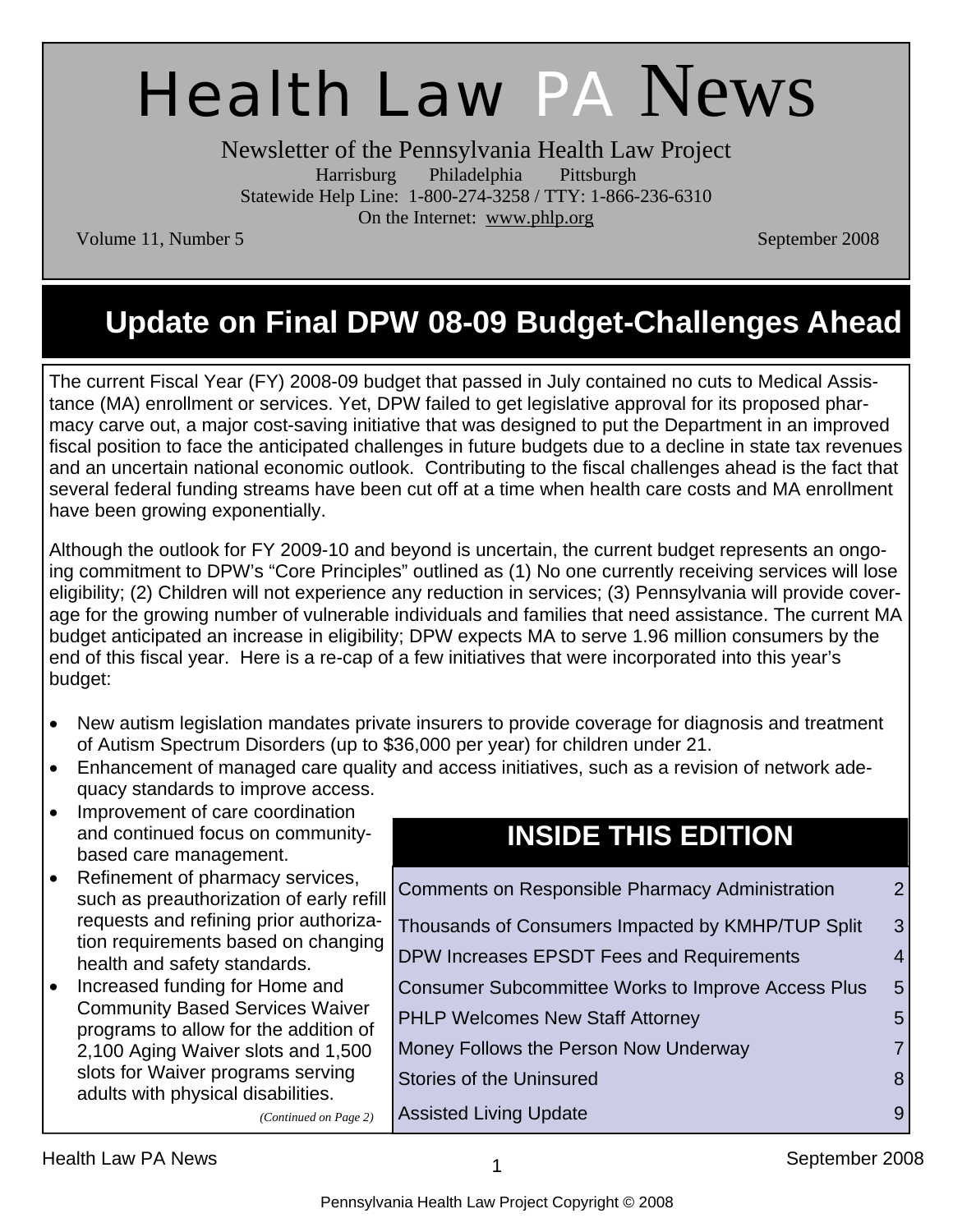*(Continued from Page 1)* 

Several of DPW's proposed initiatives were **not enacted.** They include:

- Department of Public Welfare's Management of pharmacy benefit ("carve out");
- The addition of a pharmacy benefit for Medically Needy Only (MNO) recipients; and
- Creation of Health Choices Plus Zone in Northwestern and Central PA.

More detail about the initiatives that were included in the proposed budget but that did not make it into the final budget can be found in our March 2008 edition of this newsletter available on www.phlp.org.

# **PHLP Submits Comments on Responsible Pharmacy Administration**

The Department of Public Welfare (DPW) failed to implement a "pharmacy carve out" in this year's budget as discussed in the previous article. The pharmacy carve out would have taken the pharmacy benefit away from the Pennsylvania's Medical Assistance (MA) managed care organizations (MCOs) and would have had DPW administer this benefit for all MA recipients. Since this did not happen, DPW invited Medical Assistance consumers to provide comments on how to improve the MCO pharmacy benefit.

On behalf of the Consumer Subcommittee of the Medical Assistance Advisory Committee, PHLP submitted comments with suggestions designed to improve the MCO pharmacy experience for consumers. All too often, consumers have difficulty when their MCO denies a medication particularly in navigating the system to try and get their medication covered. PHLP's comments make numerous suggestions to make the process more open, understandable, and easier for consumers.

For example, PHLP recommended that DPW require MCOs to openly and clearly explain the status of drugs covered on their medications lists called "formularies". This way, consumers and their doctors can be sure to know which medication are likely to be covered at the pharmacy and which others will need extra documentation submitted by the doctor in order to be approved. PHLP also recommended that MCOs be required to have a more open and inclusive process, with consumer involvement, for creating and managing their drug formularies. This will help consumers understand why certain drugs are not on the formulary, how the formulary is used, and how to request exceptions.

Another recommendation made to DPW was that MCOs be required to provide regular public reports about what drugs they are denying and with what frequency. PHLP believes this public accountability will lead to more transparent decisions about coverage. Finally, PHLP recommended that the MCOs be required to do more to analyze their pharmacy data and assure the safest possible prescribing practices are followed. PHLP believes that all of these suggestions will lead to a more open and consumer-friendly pharmacy experience, and ultimately, better health outcomes for MA consumers. Stay tuned to future newsletters for updates about any changes made to MCO pharmacy administration as a result of these and other comments submitted to DPW.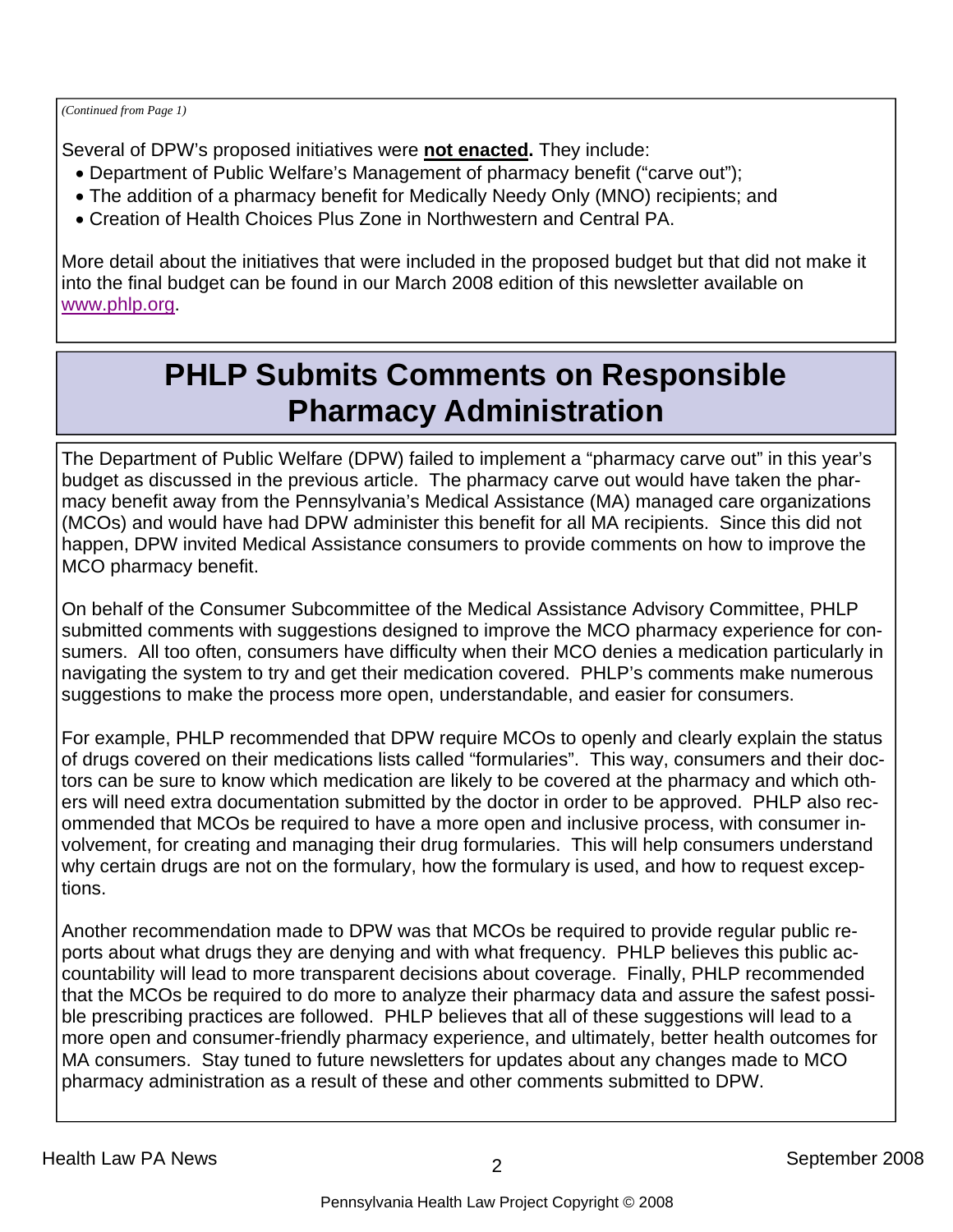# **Thousands of Consumers Impacted by KMHP Contract Termination with Temple University Physicians**

Members of Keystone Mercy Health Plan (KMHP) who have a primary care physician or who see a specialist at Temple University Physicians (TUP) are advised that KMHP and TUP have terminated their contract effective September 1, 2008. This means that Medicaid consumers enrolled in KMHP who were receiving care from a primary care physician (PCP) or a specialist at TUP must change their health plan if they want to continue to see their TUP physician OR select a new PCP/specialist within the KMHP plan network. This contract termination affects 15,586 KMHP members who were using TUP physicians. Of these, approximately 7,742 had a PCP at TUP.

Temple University Physicians (TUP) is a group of 54 PCPs and 300 Specialists. It consists of full-time and part-time faculty members of the Temple University School of Medicine. *Please note that Temple Hospital (TH) and Temple Physicians Inc. (TPI) are separate from TUP. KMHP members with doctors at TH and/or TPI can continue to see those providers at this time. TH and TPI are still in negotiations with KMHP and have extended their contract to November 30, 2008.* 

PHLP is concerned that consumers did not receive adequate notice from KMHP or the Department of Public Welfare about this contract termination. KMHP sent out a letter dated July 28, 2008 to its members who have PCPs or specialists at Temple University. The notice includes a list of TUP physicians who would no longer take KMHP effective September 1, 2008. The letter told members that if they had a PCP at TUP they had until August 15, 2008 to contact the Plan and pick a new PCP. If consumers did not respond, KMHP chose a new PCP within the plan for the member. Members who were using TUP specialists were told to consult with their PCP and choose another specialist in the KMHP network.

The Keystone Mercy notices did not adequately explain that a consumer had a choice other than changing doctors. It was only on the second page of the letter that members were told they could change health plans if they wanted to stay with their current PCP or specialists. Consumers who want to continue to receive care from their TUP PCP or specialist should check with these physicians to see if they take Health Partners and/or AmeriChoice. If someone decides to change health plans to keep her PCP and/or specialists, she should call the Health Choices Hotline to make this change immediately to ensure that it is effective November 1, 2008. The number is 1-800-440-3989 (1-800-618- 4225/TTY).

PHLP recently learned that approximately 1,150 consumers impacted by this contract termination picked a new Keystone Mercy PCP. Another 1,200 consumers changed to another health plan while 5,400 consumers were auto-assigned by KMHP to a new PCP via a letter dated August 18, 2008.

Consumers who decide to remain in KMHP should know that they have a right to continue seeing their TUP physicians so that they can have continuity of care, to receive services that were prior authorized, and to continue an ongoing course of treatment for 60 more days (until November 1, 2008). If necessary, consumers can ask KMHP to allow them to continue seeing these physicians beyond this 60 day period. KMHP will decide whether to approve the request based on clinical criteria. Pregnant women may continue to see their TUP physician beyond this 60 day period and, in some cases, through postpartum care.

PHLP continues to advocate with the Department of Public Welfare to ensure that consumers transition properly to a new doctor or a new plan, and in the meantime, continue to receive all medically necessary treatments. Please call our helpline at 1-800-274-3258 or 1-866-236-6310 (TTY) if you are having problems accessing care or services because of this major contract termination.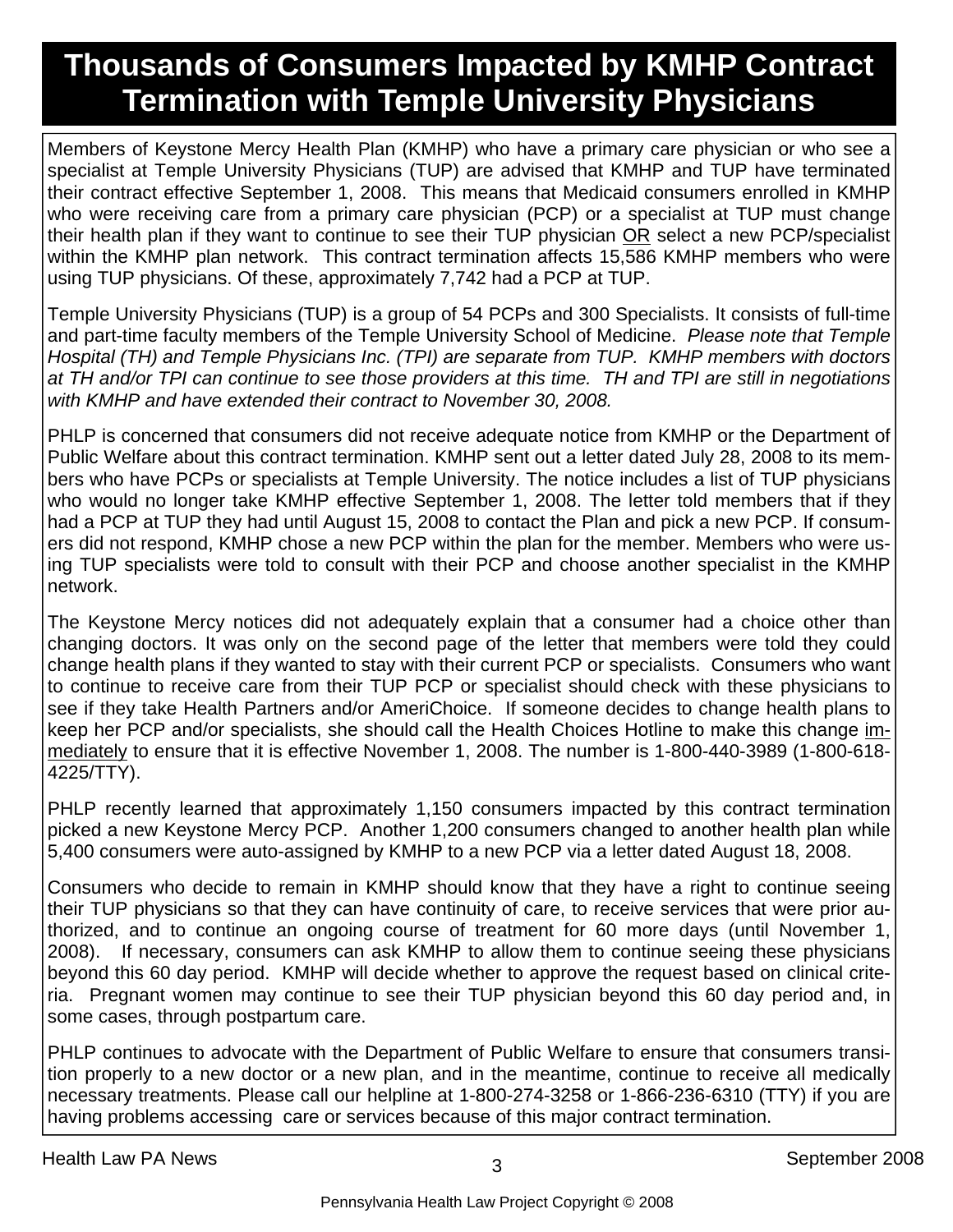# **DPW Increases EPSDT Fees and Requirements**

Effective September 1, 2008, the Department of Public Welfare increased fees for all EPSDT\* wellchild visits in the Medical Assistance Fee-for-Service system. The new fees range from \$80 to \$125, a substantial increase from the \$65 previously paid for all well-baby and well-child visits. The new fee increases recognize the different elements required for each age-related visit with the largest fee for the child's 18-month visit.

Accompanying the fee increases are new requirements for "developmental surveillance" (observing children over time to determine whether they are at risk for developmental delays), psychosocial and behavioral assessments at each visit, and structured developmental screenings at the 9 month, 18 month and 30 month visits. A requirement for autism screening has been added to the 18 and 24 month visits. There are also new requirements for metabolic screening for newborns, dental risk assessment or referral, anemia screening, cholesterol screening for youth over 18 years old, and alcohol and drug risk assessments for those over 11 years old. These new screening requirements apply to all MA providers who see recipients in MA Fee-For-Service as well as MA Managed Care.

There is overwhelming evidence that identifying and addressing a child's needs early in life yields substantial gains for the child, the family and the community at large. Research shows that using a scientifically validated developmental screening tool can improve early identification dramatically. Screening improved the identification of developmental problems from 30% without a tool to 70-

\* Early and Periodic Screening, Diagnosis and Treatment (otherwise known as "EPSDT") is a federal mandate that applies to all MA recipients under the age of 21. Under EPSDT, all children on MA are entitled to regular screenings and checkups to identify health and developmental problems. EPSDT goes on to require that these children get all "medically necessary" services and treatment for any problems or conditions identified.

80% with a tool and identification of behavioral health issues from 20% without a tool to 80-90% with a tool.

However, a survey conducted by PHLP's Room to Grow project (previously discussed in our September 2007 newsletter) shows that only about 1 in 5 pediatricians responding to the survey uses a scientifically validated developmental screening tool for well-baby/well-child visits. In the Medical Assistance bulletin announcing the new fees and new requirements, DPW does not include a definition of the structured developmental screening or a list of recommended screening tools, leaving the providers to make their own choices. To view the MA bulletin, go to: http://www.dpw.state.pa.us/ PubsFormsReports/

NewslettersBulletins/003673169.aspx? BulletinId=4391.

To ensure high quality care, defining the structured developmental screening will be a critical task. Other states (Connecticut, Iowa, Illinois, North Carolina, and Minnesota) define the requirements for developmental screening in their provider manuals and/or billing procedures. Through comments to the PA Bulletin, policy and state budget recommendations, PHLP will urge the Office of Medical Assistance Programs to implement similar standards of care both for the fee-for-service system and for the managed care plans.

Stay tuned to future newsletters for updates about the Room to Grow project and its work.

**Do you currently get the Health Law PA News through the mail? Would you like to get this newsletter by e-mail?** 

**If so, contact staff@phlp.org to change the way you get the Health Law PA News!**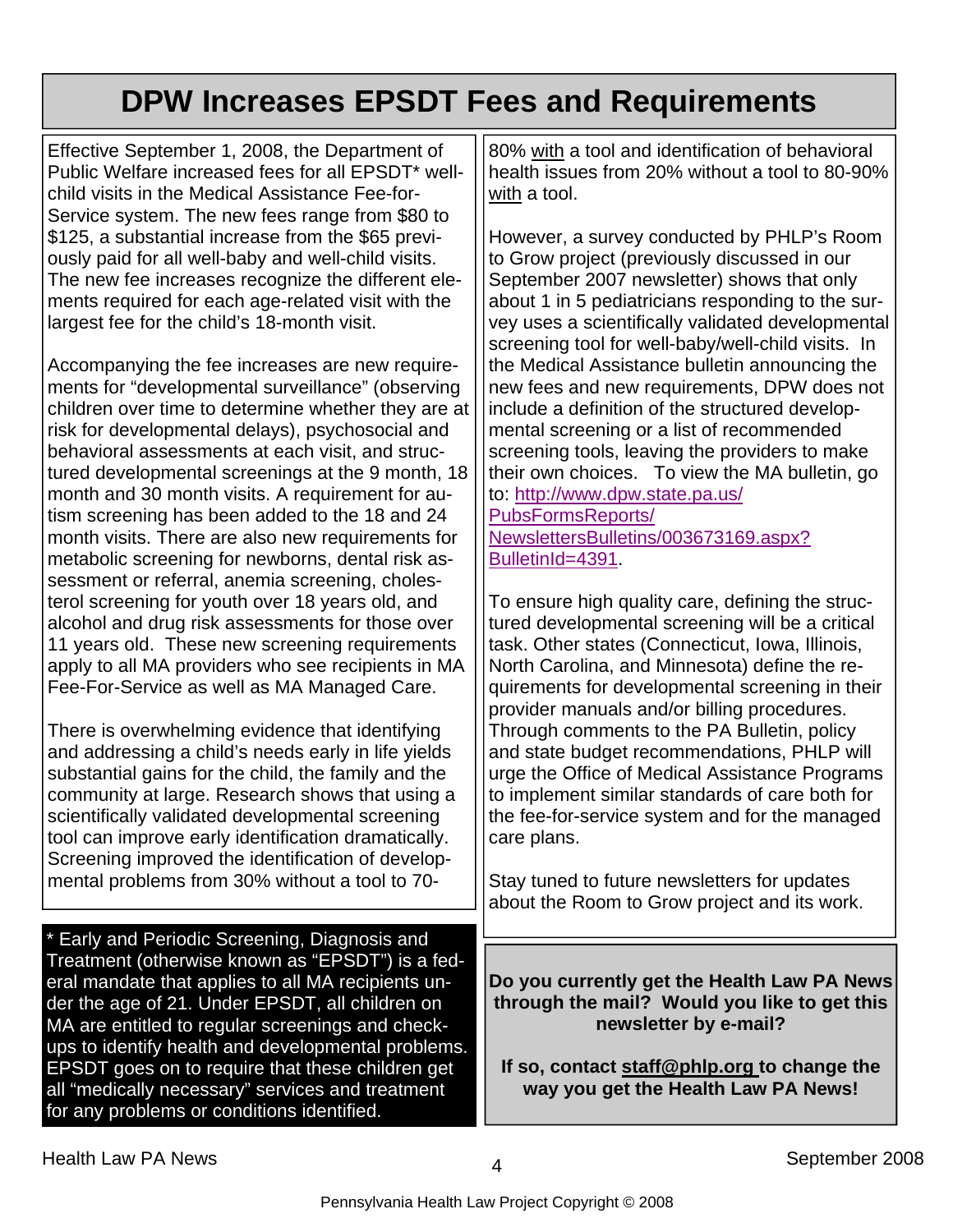### **Consumer Subcommittee Works to Improve ACCESS Plus**

We reported in our July Newsletter that the Department of Public Welfare released a Draft Request for Proposal (RFP) seeking comments regarding the operation of the ACCESS Plus Program. The current contract (held by McKesson Health Solutions) expires on June 31, 2009 and DPW intends to release its final RFP this Fall seeking bids from companies interested in getting the ACCESS Plus contract.

PHLP submitted comments to the Draft RFP on behalf of the Consumer Subcommittee of the state's Medical Assistance Advisory Committee. We are happy to report that DPW agreed to almost all of the Subcommittee's comments and recommendations and will incorporate them into the final RFP document.

#### **Regional Advisory Committees**

The Access Plus Program has a Regional Advisory Committee in each of its four regions that meets quarterly to discuss issues regarding how the Program is run. The Consumer Subcommittee has been urging the Department to increase consumer participation in the Committees (known as RACs) and to enhance the role of the RACs. To that end, DPW agreed to the following changes in the RFP:

- All bidders must describe how they will provide information to the RACs, solicit their input and incorporate their feedback into the running of the ACCESS Plus Program;
- All bidders must identify how they will recruit and increase consumer participation in the RACs;
- The Contractor (whoever wins the bid) must seek input from the RACs in developing and implementing any Consumer Incentive programs and provide regular updates to the RACs on these programs; and
- The Contractor must ask the RAC for feedback and recommendations prior to proposing any Program Innovations for funding by DPW.

#### **Integrating and Coordinating Behavioral Health Services**

Though the ACCESS Plus Program only delivers physical health services to MA recipients, the Consumer Subcommittee agrees with DPW's efforts to improve the coordination of physical health services and any behavioral health services consumers may need. The Subcommittee made additional suggestions to strengthen this section of the RFP which DPW agreed to:

• All bidders must describe how they would ensure Primary Care Practitioners (PCPs) are ident-

*(Continued on Page 6)* 

# **PHLP Welcomes New Staff Attorney**

Earlier this month, PHLP welcomed Kyle Fisher as a new staff attorney in our Philadelphia office. Kyle is funded by the Skadden Fellowship Foundation to provide direct representation to low-income veterans having difficulty accessing health care in the Veterans Hospital Administration (VHA). This work will include advice, advocacy and/or representation in appeals of eligibility denials and possibly appeals of delays in the provision of care. As part of this project, Kyle will be creating community education materials, conducting outreach, and providing trainings in Southeastern PA on appeals within the VHA system. If you know of a low-income veteran in Pennsylvania having problems accessing healthcare, please contact our HELPLINE at 1-800-274-3258 or e-mail Kyle at kfisher@phlp.org.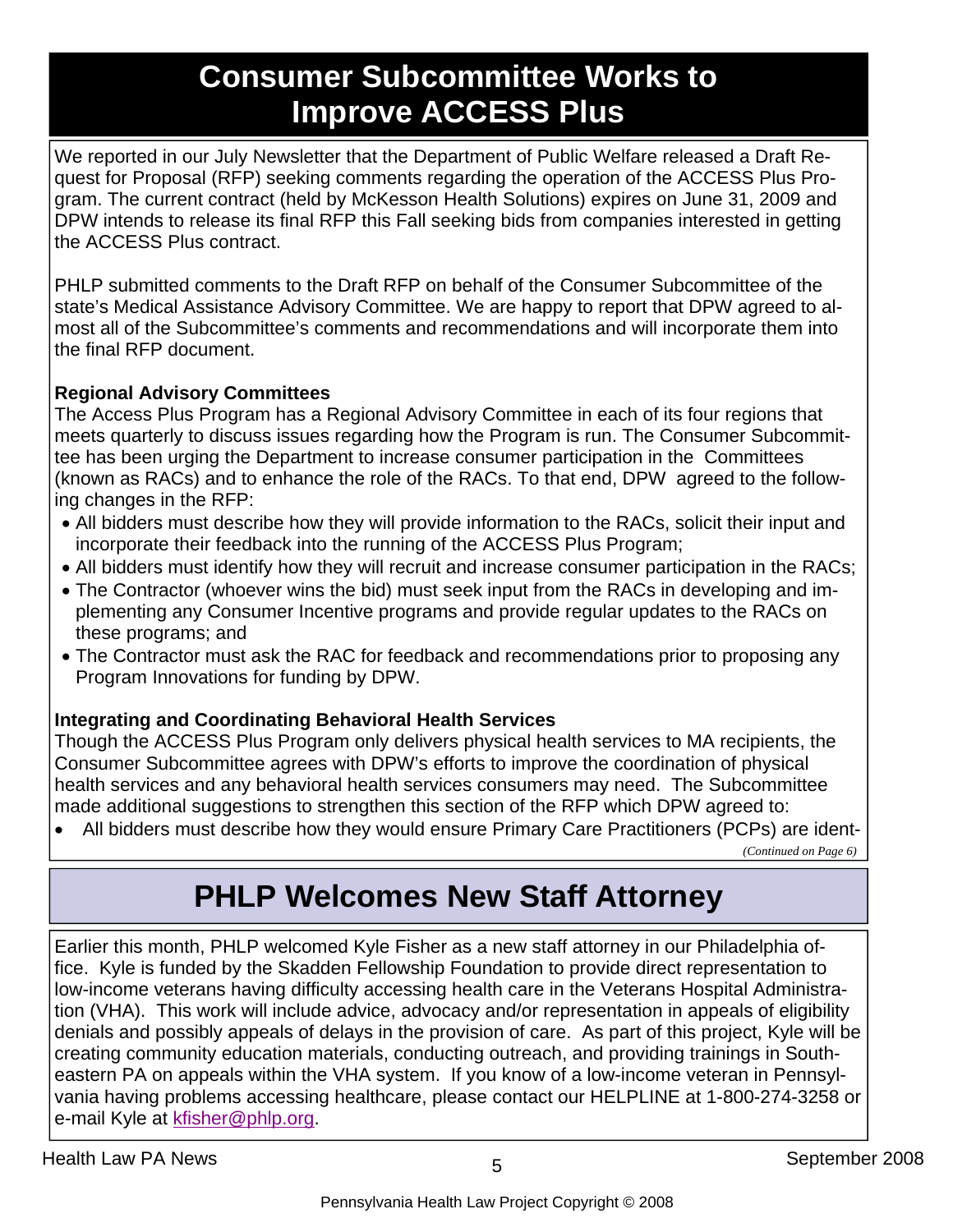*(Continued from Page 5)* 

- -ifying substance abuse as well as mental health problems, how they would coordinate care for both types of conditions, and how they would follow up to assure consumers were able to access BH providers/services;
- To coordinate care the Contractor must collaborate not just with BH-MCOs but also with county MH offices and Single County Authorities (SCAs run the county D & A programs);
- The contractor must include in its agreements with PCPs all requirements imposed on the PCPs to identify BH issues and to respond to behavioral health issues of their patients; and
- Care coordination for BH issues must specifically include informing consumers about the Medical Assistance Transportation Program and helping them access those services.

#### **Enrollees With Special Needs**

To ensure that consumers who have special needs or who are at "high risk" are well served by the ACCESS Plus Program, DPW agreed with the Consumer Subcommittee that:

- All bidders must describe how they would identify and outreach to consumers with special needs as well describe what process they would use to refer the consumers to DPW's Intensive Case Management Unit;
- The Contractor must make all written materials available in alternative formats like Braille, large print, etc; and
- Clarification be provided in the following areas: defining "high risk enrollees" and special needs enrollees; outlining the responsibilities of the Call Center staff to assist each group; and explaining how, and by whom, care management is provided.

#### **PCP Provider Network**

The Consumer Subcommittee is very supportive of DPW's efforts to assure the adequacy of the ACCESS Plus PCP Provider network, including establishing access standards that mirror those used by HealthChoices (a choice of at least 2 PCPs within a travel time of 30 minutes/urban areas; 60 minutes/ rural areas). In addition, DPW agreed with the Consumers that:

- The Contractor must keep a record of whether or not PCP offices are accessible and provide that information to enrollees with accessibility needs as well as to Call Center staff;
- PCPs whose patients are consistently going over the 18 visit limit would be identified and targeted information and education will be provided to the PCPs to address this matter.

#### **Recruiting Specialists and Dentists**

The Consumer Subcommittee applauds the Department's proposal to have the ACCESS Plus contractor outreach to specialists and dentists and recruit them to serve ACCESS Plus as well as MA Fee-For-Service (FFS) consumers. Building on this, this Consumers recommended, and the Department agreed, that:

- When identifying dentists and specialists willing to accept MA, the contractor should track whether the dentists are willing to accept FFS patients (i.e. dual eligibles) as well as those on ACCESS Plus and share that information with DPW;
- The Specialist and Dentist Database should be updated monthly and the Databse should be shared with the Department to use in updating MA Call Center staff and MA Cares representatives at CAOs to provide MA consumers seeking help identifying local providers with up-todate information;
- When identifying those who use Emergency Rooms on a regular basis to obtain dental care, the Contractor should also find out the reasons the consumer is using the ER, record any barriers the consumer has experienced trying to access services from dental offices, and share that information with DPW; and
- The Contractor will be required to assist consumers with accessing dental services even if dental services are not included in the person's MA benefit package (i.e. refer them to Community Health Clinics or other free or low cost dental programs).

DPW plans to issue the final ACCESS Plus RFP in October and choose a contractor early next year for the new contract to go into effect July 1st 2009.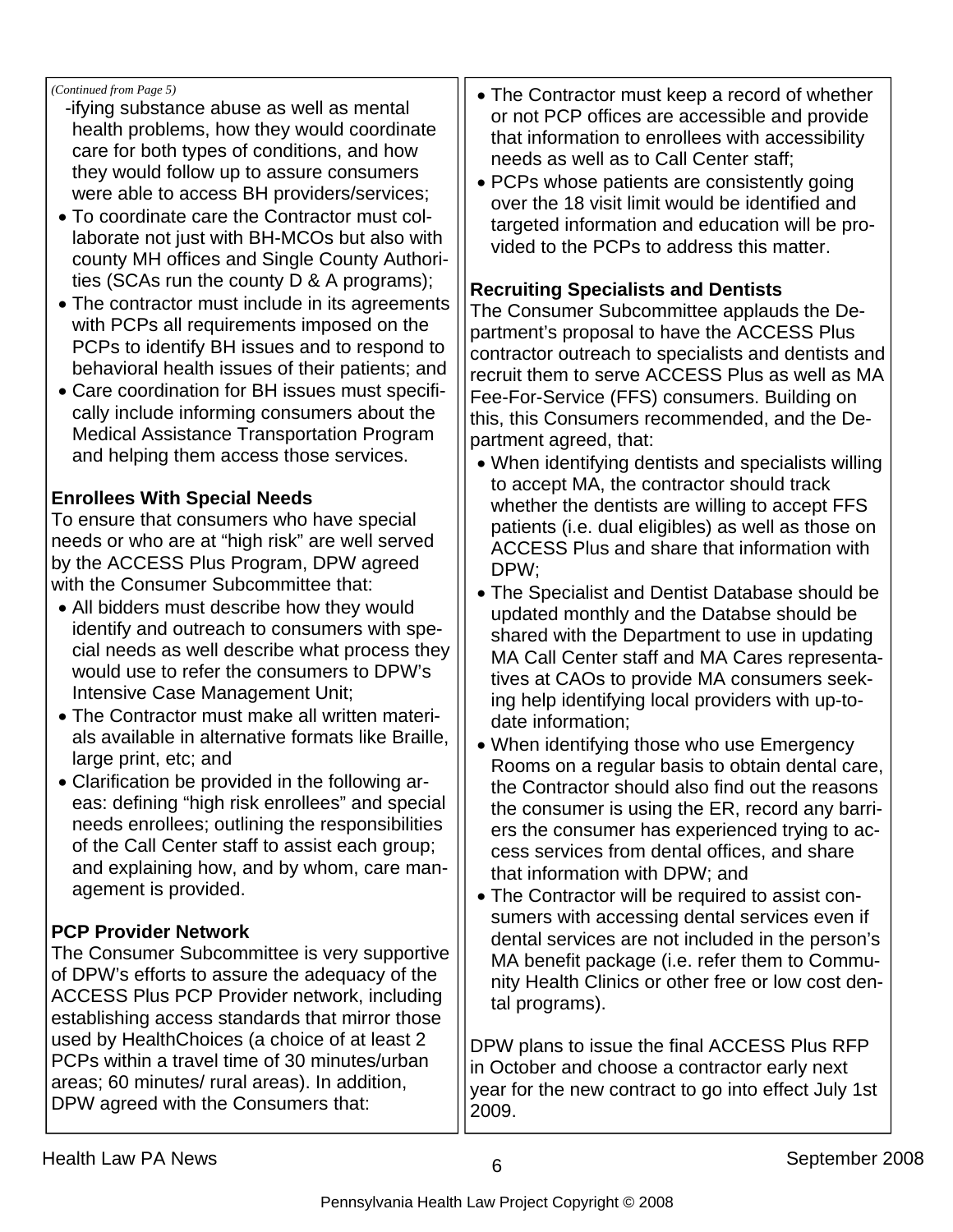# **Money Follows the Person Now Underway**

As of July 1, 2008, certain individuals who have lived in an institution for six months or longer have the option to receive services and supports in a home and community based setting under the Money Follows the Person (MFP) program. During this initiative, 2,667 qualified individuals are expected to transition from an institutional setting to the community. This program is a joint effort of the Office of Mental Health and Substance Abuse Services (OMHSAS), the Office of Developmental Programs (ODP) and the Office of Long-Term Living (OLTL).

MFP is a federal initiative aimed at rebalancing the long-term care system and giving older adults, people with physical disabilities, people with mental retardation and developmental disabilities, and people with mental illness who have been living in certain types of institutions (see below) a choice of where they live and receive support services. PA hopes this initiative helps move the state closer to its goal of spending 50% of Medical Assistance funds on institutional care and 50% of those funds on home and community based services (currently, the state spends 80% of MA dollars to fund institutional care and 20% to fund HCBS).

Under this initiative, the state gets additional monies from the federal government to fund several of its Home and Community Based Services (HCBS) waiver programs. The state receives enhanced payments for the HCBS programs for 12 months after the qualified person transitions out of the institution and back to the community. One of the

goals of the MFP program is to eliminate some of the barriers in the HCBS system by addressing areas such as personal assistance services, direct service worker shortages, transitions from institutions to the community, respite service for caregivers and family members, better transportation options, and quality assurance.

To be eligible for services under Money Follows the Person, individuals must:

- be residing in a nursing facility, an Intermediate Care Facility for the Mentally Retarded (ICF/MR), or a state hospital for at least six months;
- be receiving Medical Assistance benefits for at least 30 days prior to their discharge from the institution;
- be transitioning to a "qualified residence" that is either (1) a home owned or leased by the participant or her family member (2) an apartment with an individual lease or (3) a community-based residential setting (i.e., group home) with four or fewer unrelated people living there; and
- be eligible for services under one of the following waiver programs: Aging, Consolidated, Attendant Care, OBRA, Commcare, or Independence.

To get more information about Money Follows the Person, contact the Long Term Living Helpline at 1-866-286-3636 from 8:00 am-8:00 pm Monday-Friday or go to the Office of Long Term Living website, www.LTLinPa.com.

# **Gearing Up for Medicare Part D in 2009!**

It's that time of year again when Medicare is gearing up for the Annual Open Enrollment Period starting November 15, 2008 when all Medicare beneficiaries can change their Medicare Health Plans and their Medicare Part D plans. Over the upcoming weeks and months, all Medicare consumers will be receiving lots of information about Part D in 2009. Many dual eligibles will be receiving colored notices about whether they will have any changes in their situation (i.e., changes to their eligibility for the low-income subsidy, whether Medicare is going to be changing their Part D plan). Our October Senior Health News will have detailed information about the different mailings people will receive and what people need to know before the Open Enrollment Period starts on November 15, 2008. If you want to be added to the Senior Health Newsletter mailing list, please call our HELPLINE at 1-800-274-3258 or 1-866-236-6310 (TTY) or e-mail us at staff@phlp.org.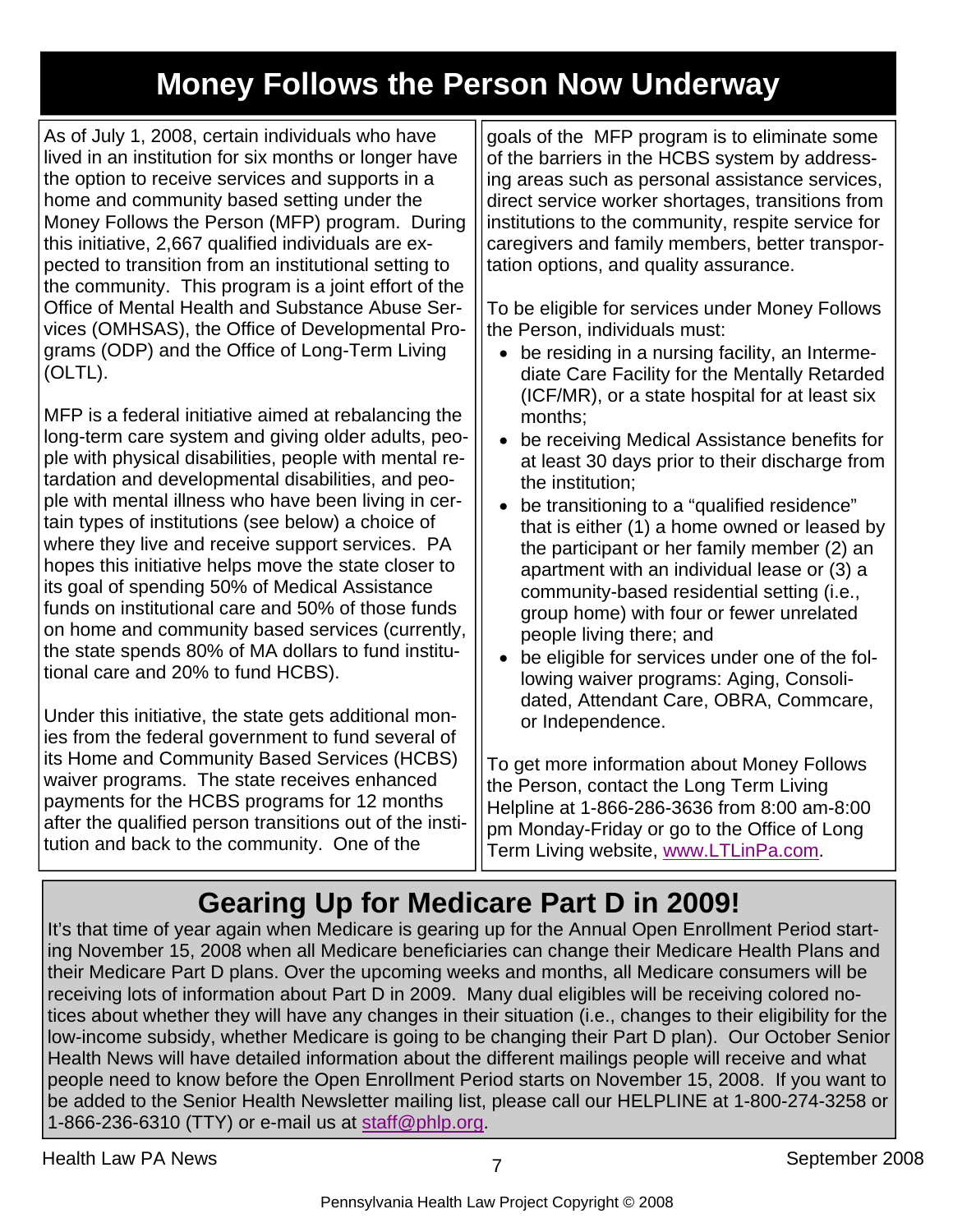# **Stories of the Uninsured**

*This is a regular feature of our newsletter highlighting stories of the uninsured in Pennsylvania.* 

#### **Barbara's Story**

Barbara knows about trying to take care of herself. Even though she has a full time job caring for a husband who is chronically mentally ill, she knows about preventive health care. She just paid \$25 to get a flu shot. Last year, she managed to get a mammogram for free at a special screening program. At age 59, she knows she is supposed to have a mammogram every year. She also knows that having a colonoscopy to look for colon cancer is recommended. But no one is offering free colonoscopies, and the cost is a barrier.

Barbara doesn't have health insurance. It is not only preventive care that Barbara can't get. She lives in fear of becoming ill. She hasn't had health insurance for the last several years, not since the company that formerly employed her husband changed hands and stopped offering health insurance to workers' dependents. When she first lost insurance, she called Blue Cross to try to buy it. "I just couldn't afford it," she said. They wanted at least \$200-\$300 per month. "And besides, I had pre-existing conditions. I've had depression, and fibromyalgia, and an underactive thyroid. Everybody told me they wouldn't cover those." Her disabled husband is insured through Medicare and also is a Vietnam veteran. However, because he worked for many years, his disability income, though small, puts the family income above the limits to qualify for public insurance programs.

Barbara pays \$25 per month to be seen at a community mental health clinic. When samples are available, she gets free samples of a medication that otherwise would cost her \$125/month, more than she can afford. Her other medications she gets for \$4 under Wal-Mart's generic plan.

In the summer of 2007, she developed a rash on

her arm, with pain "right down to the bone." She went to the emergency room where she was told she had a spider bite and an infection called cellulitis. She is recovered from the infection, but she hasn't been able to pay the hospital. She is being threatened with collection. She does have a doctor who she tries to see to follow-up on her thyroid blood tests and medications. In order to do that, she must have the \$40 to see the doctor and additional money for the blood test. To add to these financial worries, Barbara lives in rural Armstrong county where travel distances are long and gas costs are increasing.

Barbara would like to be able to see a doctor when she doesn't feel well. She is ignoring a persistent cough and hoping that it will go away. She would like to be able to see a physical therapist for her fibromyalgia. She would like to be able to take care of herself properly with a primary care doctor and preventive care. She would like to buy health insurance that she could afford and that would cover her as she is without concern about pre-existing conditions. She knows that stress contributes to her medical conditions. She would like the stress of being uninsured to go away. She would like the opportunity to be healthy and stay healthy.

#### **Ruth's Story**

"We don't want people working here who have health problems," Ruth said she was told when applying for jobs. Ruth is 21-years old, and except for a few months here and there, hasn't had health insurance since she left her parents home at age 17.

It isn't for lack of working or lack of trying. In the past, she worked at Starbucks for a while and had insurance. She also worked at an advertising agency and at a major Philadelphia university. At both of those jobs, health insurance was available only after six months on the job. Her *(Continued on Page 9)*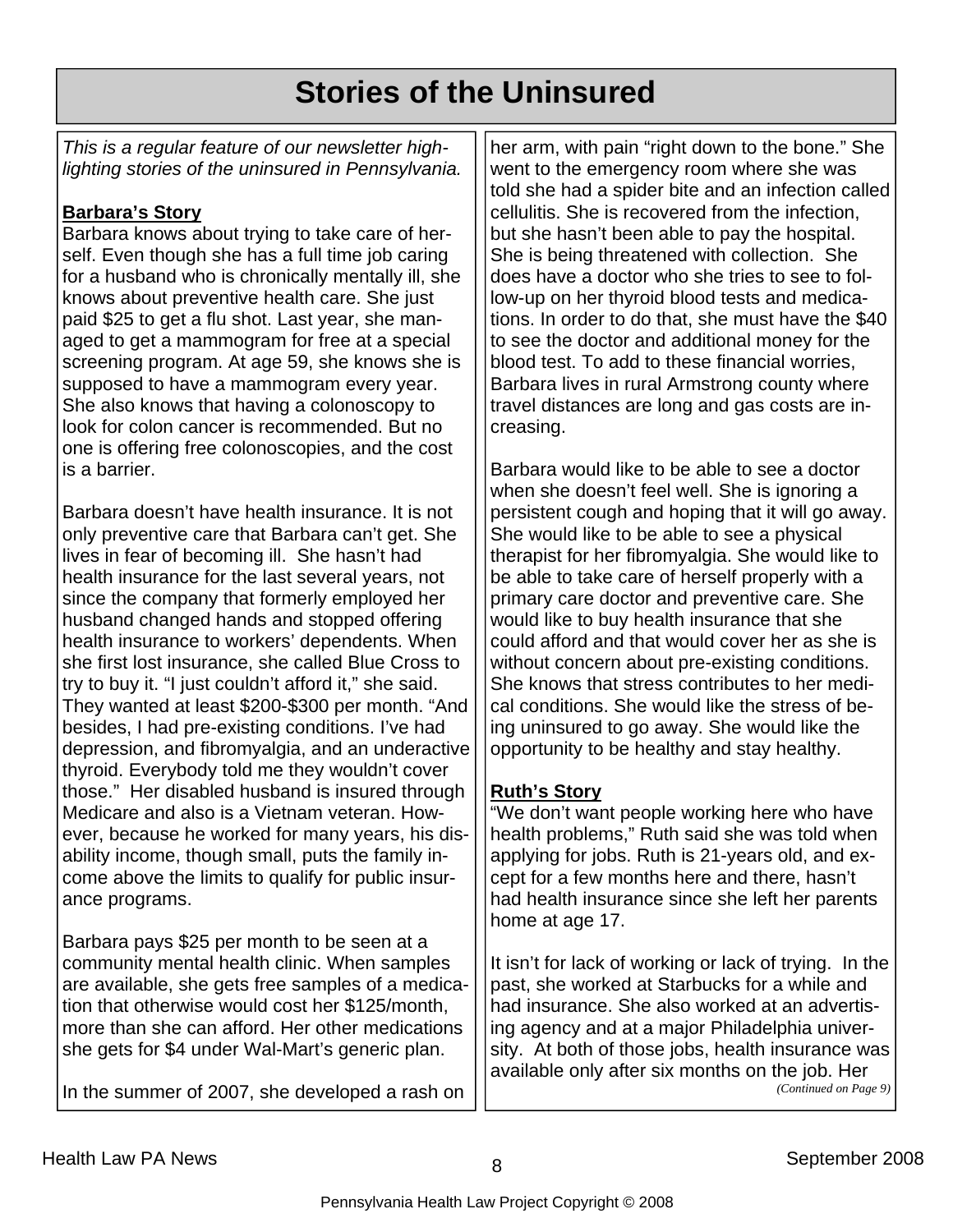#### *(Continued from Page 8)*

chronic headaches were not controlled and she ended up missing work from time to time. She lost each of those jobs just before she was eligible for health insurance.

At her last job, working in an after-school program, she had health insurance after three months on the job. She was able to see a physician for her chronic headaches and get a CAT scan. She was prescribed medication for migraines that helped control the headaches and greatly improved her functioning. Then, the after-school program closed. She was offered a continuation of the insurance under COBRA, but the cost was \$400 per month. Ruth did not have \$400 per month to spend on health insurance.

She called her former doctors and told them she had lost her insurance. She was told they could not continue to treat her.

Ruth's next job was as a nanny. Naturally, this job did not come with health insurance.

Ruth is now on unemployment, looking for her next job, and hoping it has benefits. Her migraines have been controlled with medication, but she is running out of her supply that she obtained when she had a doctor and prescription coverage. Without medication, and without a physician's help managing her headaches, Ruth is worried about her ability to find work. And without work, she has no money to pay for medications or doctors.

Ruth called the Pennsylvania Health Law Project for help. She applied for adultBasic Insurance in January 2008, aware that the coverage is limited and that there are thousands of people ahead of her on the waiting list.

# **Assisted Living Update**

The Department of Public Welfare issued proposed regulations for Assisted Living Residences in August. Public comments were due September 15, 2008. The proposed regulations and comments submitted can be viewed at http:// www.irrc.state.pa.us/Regulations/ (Regulation #14-514). PHLP, as lead agency for the PA Assisted Living Consumer Alliance, submitted extensive comments to the regulations. These can be found on the

www.paassistedlivingconsumeralliance.org website (click on "regulations" in the left margin).

The General Assembly and the Independent Regulatory Review Commission have until October 15<sup>th</sup> to submit their comments to DPW. As part of its review of the regulations, the House Aging and Older Adult Services Committee held a hearing on September 18, 2008. PHLP and several other members of the PA Assisted Living Consumer Alliance (PALCA) testified at this hearing about their concerns.

Although the formal proposed regulations comment period is over, concerns can still be raised with the General Assembly or specifically with the House Aging and Older Adult Services Committee Members or with the Senate Health and Welfare Committee Members.

Beginning October 15, DPW will review all comments received and work to finalize the regulations. For additional information about the proposed regulations and other news about Assisted Living in PA, please see the PALCA website (www.paassistedlivingconsumeralliance.org) or contact Alissa Halperin at ahalperin@phlp.org.

PHLP staff are available in Southeastern PA to conduct trainings on Medicare Part D to help social service agencies and their clients navigate the Part D system. Trainings focus on the rights that dual eligibles have under Medicare Part D and the appeals and grievance processes that are available to all Part D enrollees.

To learn how to help get your clients' needs met through Medicare Part D, contact the PHLP HELPLINE to schedule a training (1-800-274-3258 voice or 1-866-236-6310/TTY). Please let us know if you require any special accommodations for hearing and/or visual impairments.